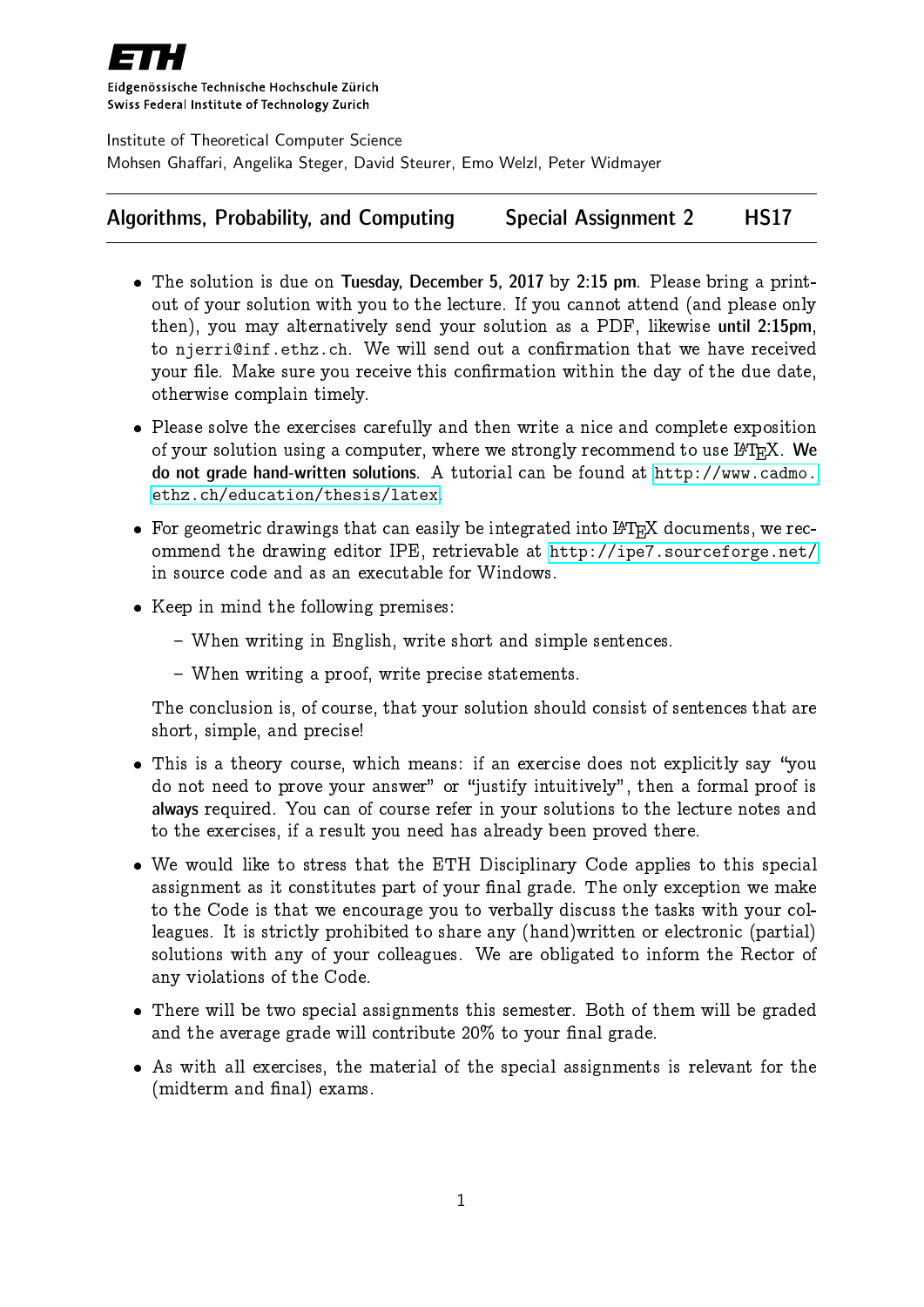## Exercise 1 15 points Random matchings

There is a close connection between counting algorithms and sampling algorithms. We have seen in the lecture how to count the number of perfect matchings in a graph (not very efficiently for general graphs) and here your task is to develop algorithms to sample a perfect matching uniformly at random. All the randomness you are allowed to use in this exercise is given by a stream of random bits and extracting one bit from the stream takes unit time.

Throughout, we let n denote the number of vertices in a graph. We assume access to a counting oracle that counts the number of perfect matchings in a graph in time  $T(n)$ .

- (a) Given a positive integer  $N$ , how to efficiently sample a uniformly random number from the set  $\{1, \ldots, N\}$  by using the given stream of random bits? You should give a bound in big O notation on the number of random bits used in expectation.
- (b) Show how to sample a uniformly random perfect matching in a given graph by using  $O(n^2)$  calls to the counting oracle. You should use  $O(n^2 \log n)$  random bits in expectation and your algorithm should run in expected time  $O(T(n) \cdot poly(n))$ .
- (c) Show how to sample a uniformly random perfect matching in a given planar graph by using  $O(n)$  calls to the counting oracle. You should use  $O(n^2)$  random bits in expectation and your algorithm should run in expected time  $O(nT(n))$ . You can assume that  $T(n) \in \Omega(n)$ .

## Exercise 2 15 points Small exercises in linear programming

Let  $c \in \mathbb{R}^n$  be some fixed vector and let  $k \in \{1, \ldots, n\}$  be an integer. We denote by  $1 \in \mathbb{R}^n$  and by  $0 \in \mathbb{R}^n$  the vectors of all 1's and all 0s, respectively. Let further x be a vector of n real valued variables. For the questions (a)-(c) describe explicitly the set of all basic feasible solutions and find an optimal basic feasible solution to the linear program. Your answer should of course be phrased in terms of the parameters c and k.

- (a)  $\min \mathbf{c}^\mathsf{T} \mathbf{x}$  subject to  $\mathbf{0} \leq \mathbf{x} \leq \mathbf{1}.$
- (b)  $\min c^T x$  subject to  $\mathbf{1}^T x = 1$  and  $x \geq 0$ .
- (c)  $\max c^T x$  subject to  $1^T x \le k$  and  $0 \le x \le 1$ .

Let  $A \in \mathbb{R}^{m \times n}$  be a matrix and let  $b \in \mathbb{R}^m$  be a vector. Formulate the following optimization problem as a linear program.

(d) min  $\|x\|_1$  subject to  $\|Ax - b\|_{\infty} \leq 1$ .

Recall that  $||\mathbf{x}||_1 = \sum_{i=1}^n |\mathbf{x}_i|$  and  $||\mathbf{x}||_{\infty} = \max_{i=1,\dots,n} |\mathbf{x}_i|$ .